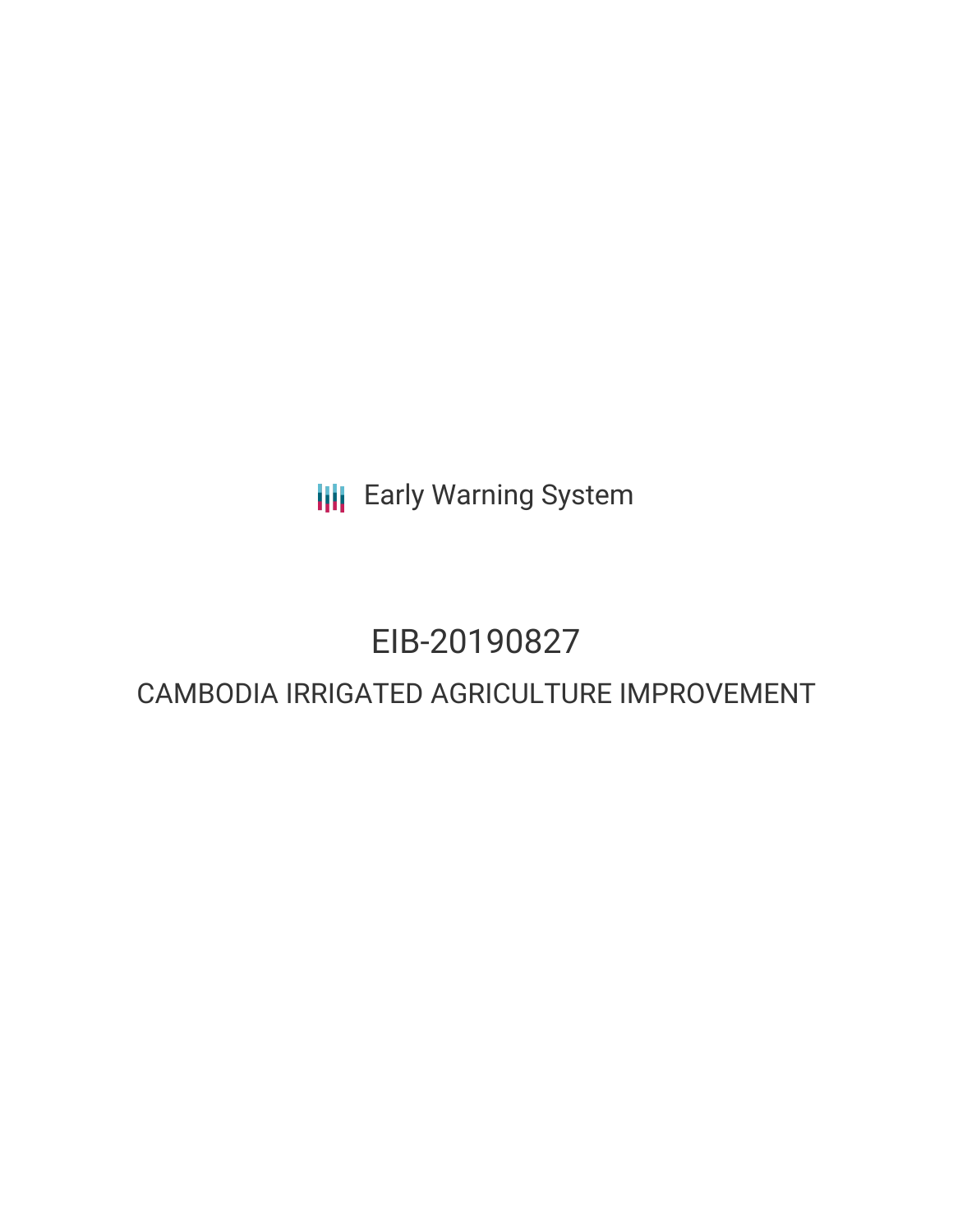

## **Quick Facts**

| <b>Countries</b>               | Cambodia                                                       |
|--------------------------------|----------------------------------------------------------------|
| <b>Specific Location</b>       | Battambang, Kampong Cham, Kampong Thom, Takeo and Kampot       |
| <b>Financial Institutions</b>  | European Investment Bank (EIB)                                 |
| <b>Status</b>                  | Approved                                                       |
| <b>Bank Risk Rating</b>        | U                                                              |
| <b>Voting Date</b>             | 2020-09-16                                                     |
| <b>Borrower</b>                | Government of Cambodia                                         |
| <b>Sectors</b>                 | Agriculture and Forestry, Infrastructure, Water and Sanitation |
| <b>Investment Type(s)</b>      | Loan                                                           |
| <b>Investment Amount (USD)</b> | $$94.44$ million                                               |
| <b>Project Cost (USD)</b>      | $$190.05$ million                                              |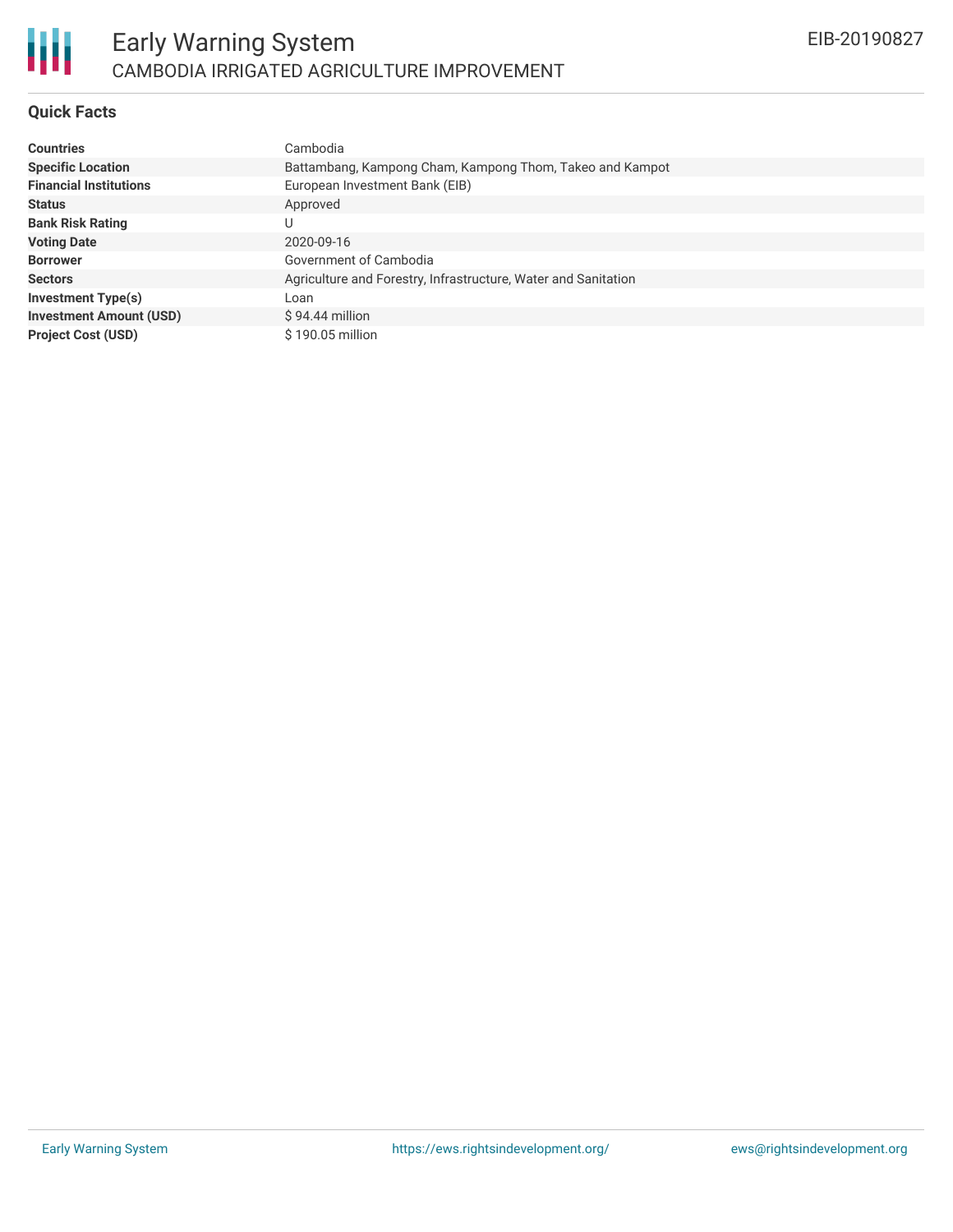

## **Project Description**

According to the bank's website, "The project will modernise and upgrade five existing schemes in Battambang, Kampong Cham, Kampong Thom, Takeo and Kampot provinces, enhancing water supply reliability and reducing the adverse effects of weather-related disasters in schemes with a total command area of about 51,000 hectares of existing agricultural land."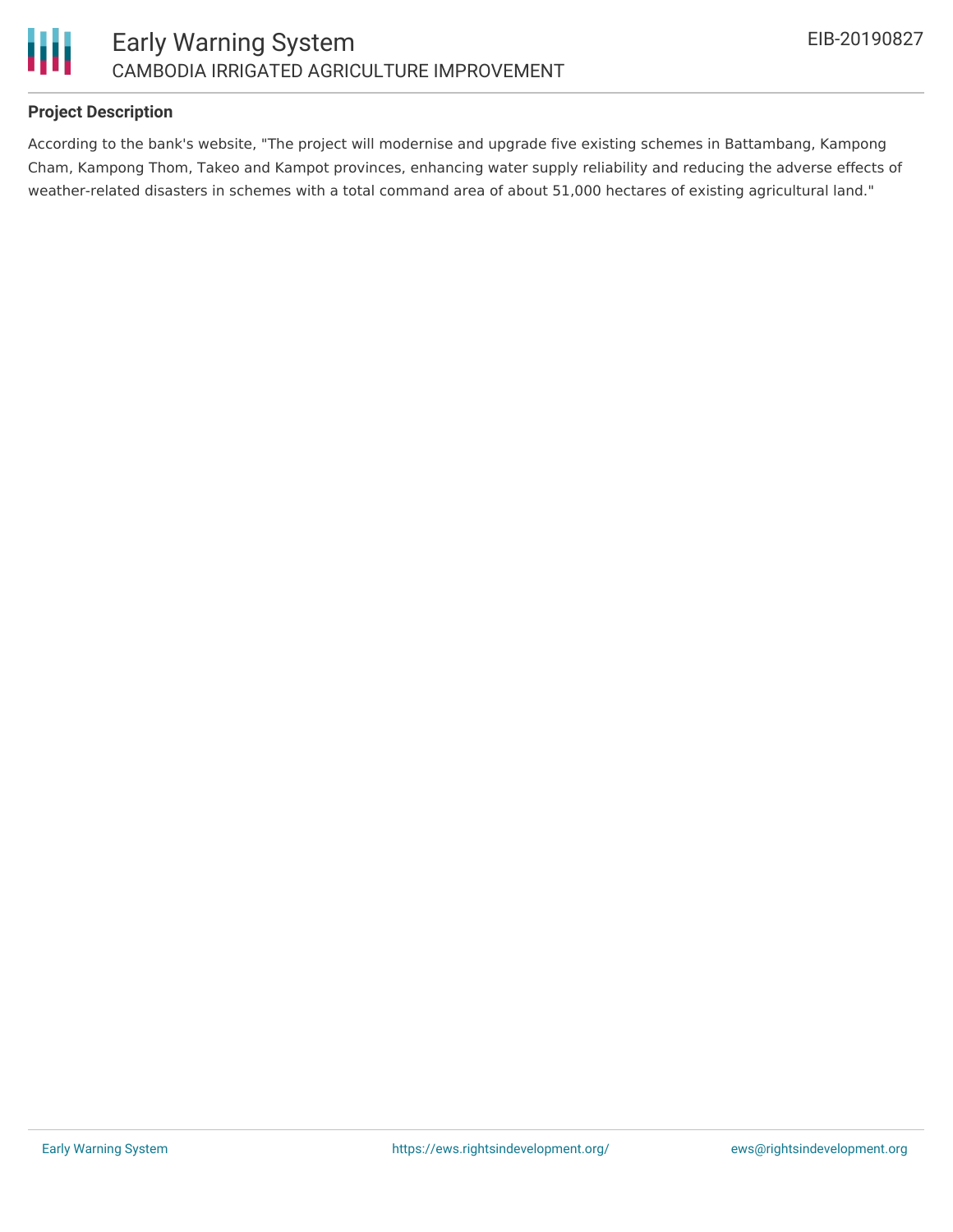

#### **Investment Description**

European Investment Bank (EIB)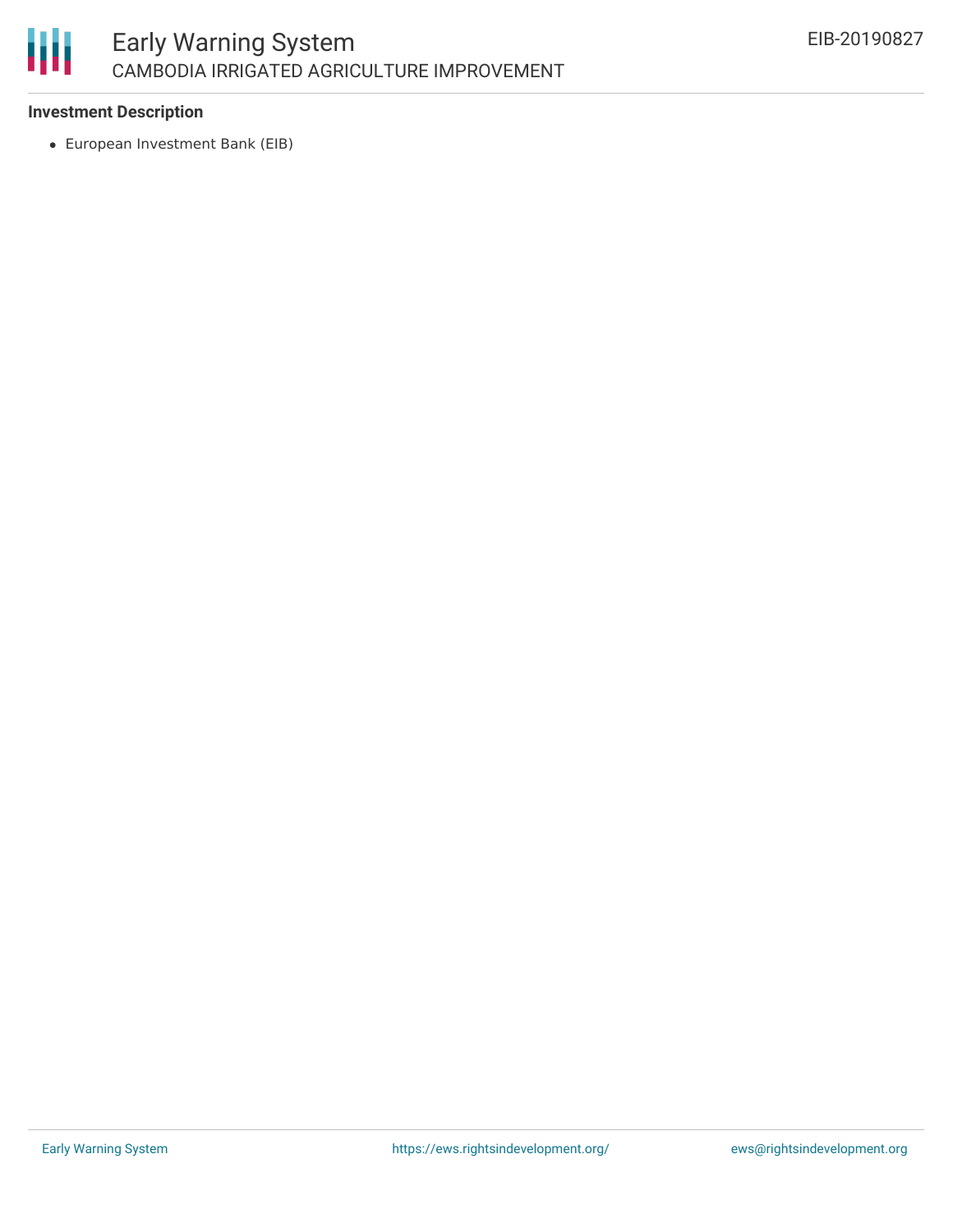

#### **Contact Information**

No contact information provided at time of disclosure.

#### ACCESS TO INFORMATION

You can submit an information request for project information at: [https://www.eib.org/en/infocentre/registers/request](https://www.eib.org/en/infocentre/registers/request-form/request-form-default.htm)form/request-form-default.htm

#### ACCOUNTABILITY MECHANISM OF EIB

The EIB Complaints Mechanism is designed to facilitate and handle complaints against the EIB by individuals, organizations or corporations affected by EIB activities. When exercising the right to lodge a complaint against the EIB, any member of the public has access to a two-tier procedure, one internal - the Complaints Mechanism Office - and one external - the European Ombudsman. A complaint can be lodged via a written communication addressed to the Secretary General of the EIB, via email to the dedicated email address: complaints@eib.org, by completing the online complaint form available at the following address: http://www.eib.org/complaints/form via fax or delivered directly to the EIB Complaints Mechanism Division, any EIB local representation office or any EIB staff. For further details, check:

[http://www.eib.org/attachments/strategies/complaints\\_mechanism\\_policy\\_en.pdf](http://www.eib.org/attachments/strategies/complaints_mechanism_policy_en.pdf)

When dissatisfied with a complaint to the EIB Complaints Mechanism, citizens can then turn towards the European Ombudsman. A memorandum of Understanding has been signed between the EIB and the European Ombudsman establishes that citizens (even outside of the EU if the Ombudsman finds their complaint justified) can turn towards the Ombudsman on issues related to 'maladministration' by the EIB. Note that before going to the Ombudsman, an attempt must be made to resolve the case by contacting the EIB. In addition, the complaint must be made within two years of the date when the facts on which your complaint is based became known to you. You can write to the Ombudsman in any of the languages of the European Union. Additional details, including filing requirements and complaint forms, are available at: <http://www.ombudsman.europa.eu/atyourservice/interactiveguide.faces>